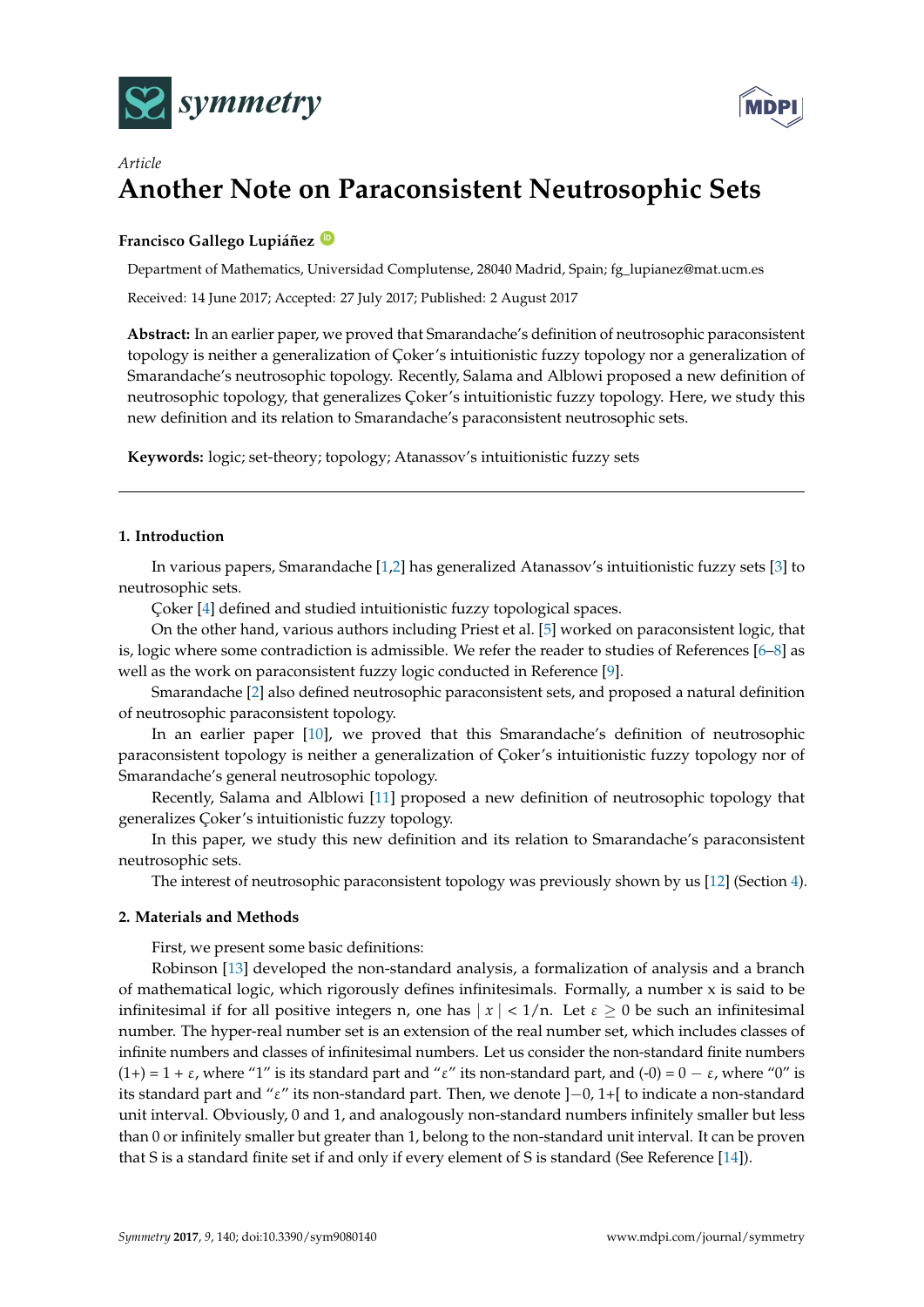**Definition 1.** *In Reference [\[2\]](#page-3-1), let T,I,F be real standard or non-standard subsets of the non-standard unit interval ]*−*0,1+[, with*

*sup*  $T = t_{\text{sup}}$  *inf*  $T = t_{\text{inf}}$ *, sup*  $I = i_{\text{sup}}$ *, inf*  $I = i_{\text{inf}}$ *; sup*  $F = f_{\text{sup}}$ ,  $\inf F = f_{\text{inf}}$  and  $n_{sup} = t_{sup} + i_{sup} + f_{sup}$ ,  $n_{inf} = t_{inf} + i_{inf} + f_{inf}$ .

*T, I, F are called neutrosophic components. Let U be a universe of discourse, and M a set included in U. An element x from U is noted with respect to the set M as x(T,I,F) and belongs to M in the following way: it is t% true in the set, i% indeterminate (unknown if it is) in the set, and f% false, where t varies in T, i varies in I, f varies in F. The set M is called a neutrosophic set (NS).*

**Definition 2.** In Reference [\[2\]](#page-3-1), a neutrosophic set x (T,I,F) is called paraconsistent, if inf (T) + inf (I) + inf (F) > 1.

**Definition 3.** *In Reference [\[11\]](#page-3-9), the NSs 0<sup>N</sup> and 1<sup>N</sup> are defined as follows:*

*0<sup>N</sup> may be defined as:*

 $(0_1)$   $0_N = x(0, 0, 1)$  $(0_2)$   $0_N = x(0, 1, 1)$  $(0_3)$   $0_N = x(0, 1, 0)$  $(0_4)$   $0_N = x(0, 0, 0)$ 

*1<sup>N</sup> may be defined as:*

- $(1_1)$   $1_N = x(1, 0, 0)$  $(1_2)$   $1_N = x (1, 0, 1)$  $(1_3)$  1<sub>N</sub> = x (1, 1, 0)
- $(1_4)$   $1_N = x (1, 1, 1)$

**Definition 4.** In Reference [\[11\]](#page-3-9), let X be a non-empty set and  $A = x (T_A, I_A, F_A)$ ,  $B = x (T_B, I_B, F_B)$  be *NSs. Then:*

*A*∩*B may be defined as:*

- *(I1) A*∩*B = x (TA*·*TB, IA*·*IB, FA*·*FB)*
- $(I_2)$   $A \cap B = x (T_A \wedge T_B, I_A \wedge I_B, F_A \vee F_B)$
- $(I_3)$   $A \cap B = x$   $(T_A \wedge T_B, I_A \vee I_B, F_A \vee F_B)$

*A*∪*B may be defined as:*

- $(U_1)$   $A \cup B = x$   $(T_A \vee T_B, I_A \vee I_B, F_A \wedge F_B)$
- *(U*<sub>2</sub>*)*  $A ∪ B = x (T<sub>A</sub> ∨ T<sub>B</sub>, I<sub>A</sub> ∧ I<sub>B</sub>, F<sub>A</sub> ∧ F<sub>B</sub>)$

**Definition 5.** *In Reference* [\[11\]](#page-3-9), *let* { $A_j$ | $j \in J$ } *be an arbitrary family of NSs in X, then*:

*(1)* ∩*A<sup>j</sup> may be defined as:*

- *(i)* ∩ $A_j = x$  (∧*,* ∧*,* ∨*)*
- *(ii)* ∩*A<sup>j</sup> =x (*∧*,* ∨*,* ∨*)*
- *(2)* ∪*A<sup>j</sup> may be defined as:*
	- *(i)* ∪ $A_i = x$  (∨*,* ∨*,* ∧*)*
	- *(ii)* ∪ $A_i = x$  (∨*,* ∧*,* ∧*)*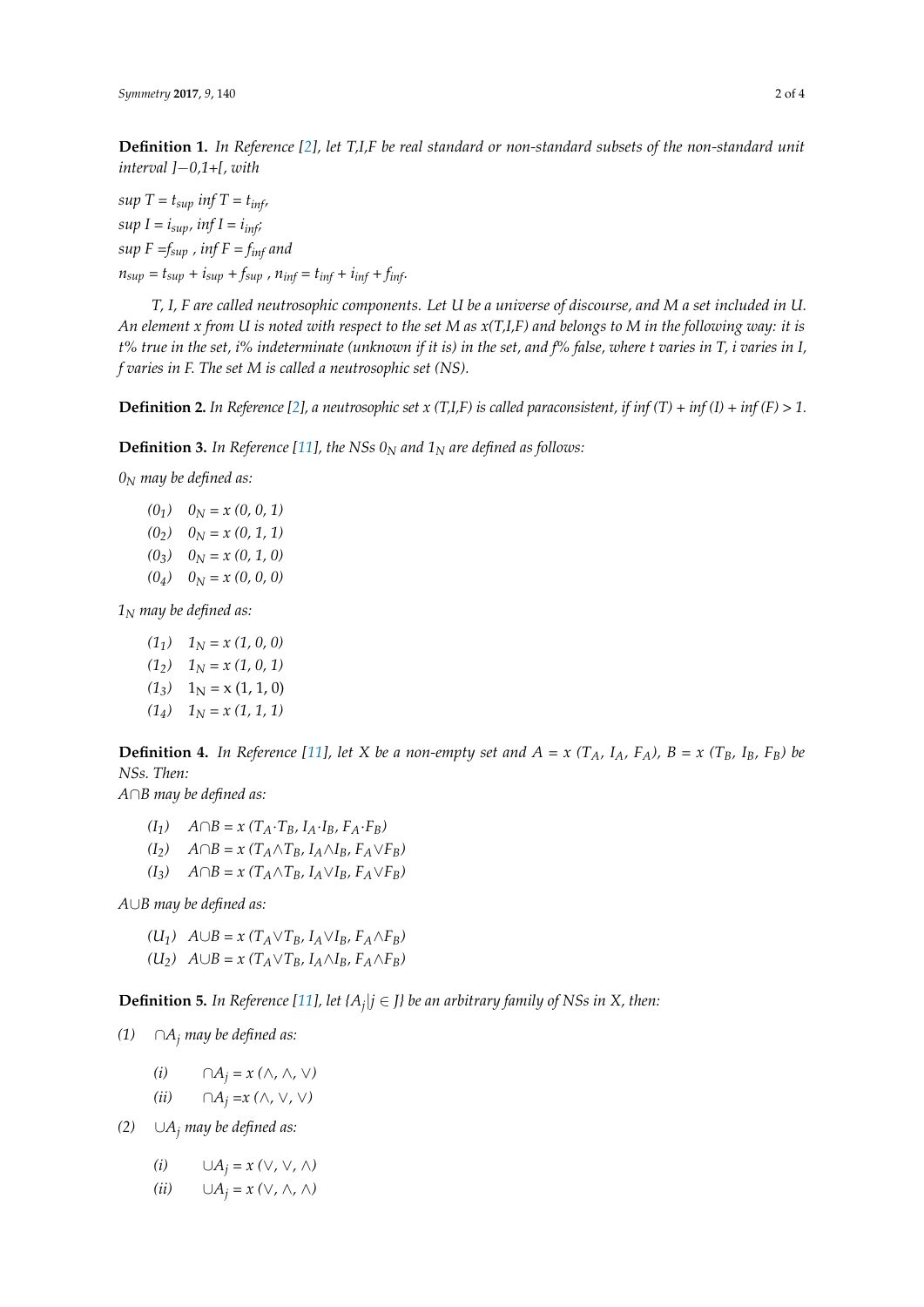**Definition 6.** *In Reference [\[11\]](#page-3-9), a neutrosophic topology on a non-empty set X is a family τ of NSs in X satisfying the following properties:*

- *(1)*  $0_N$  *and*  $1_N \in \tau_\tau$ *;*
- *(2)*  $G_1 \cap G_2$  ∈ *τ, for any*  $G_1$ *,*  $G_2$  ∈ *τ;*
- *(3)* ∪*G<sup>j</sup>* ∈ *τ or any subfamily {G<sup>j</sup> }<sup>j</sup>* <sup>∈</sup> *<sup>J</sup> of τ.*

In this case, the pair  $(X,\tau)$  is called a neutrosophic topological space.

## **3. Results**

**Proposition 1.** *The set of paraconsistent NSs with the definitions above is not a bounded lattice.*

#### **Proof.**

- (1) It is necessary to omit a definition of ∩, because we will need ∩ of paraconsistent NSs to be paraconsistent. Indeed, let  $\mathbf{A} = x(1/2, 1/2, 1/2)$  and  $\mathbf{B} = x(1/2, 1/3, 1/3)$  (both are paraconsistent NSs), but  $1/4 + 1/6 + 1/6$  is not > 1. Then, the case with product  $((I_1)$ , in Definition 4) must be deleted for paraconsistent NSs.
- (2) The definitions of  $0<sub>N</sub>$  and  $1<sub>N</sub>$  also have problems for paraconsistent NSs:
	- (a) Only  $(0_2)$  and  $(1_2)$ ,  $(1_3)$ ,  $(1_4)$  are paraconsistent;
	- (b) If we want all NSs:  $0_N \cup 0_N$ ,  $0_N \cup 1_N$ ,  $1_N \cup 1_N$ ,  $0_N \cap 0_N$ , and  $0_N \cap 1_N$  to be paraconsistent NSs, it is necessary to delete  $1<sub>2</sub>$  in Definition 3, because with this definition,
- $0<sub>N</sub> \cap 1<sub>N</sub>$  is equal either to x (0, 0, 1) which is not paraconsistent, or to x (0,1,1) =  $0<sub>N</sub>$ . The other cases have no problems:  $0_N \cup 0_N = x (0, 1, 1) = 0_N$ ,

 $0<sub>N</sub> \cup 1<sub>N</sub>$  is equal either to x (1,0,1), or to x (1,1,0), or x (1,1,1), i.e equal to  $1<sub>N</sub>$ ,  $1_N \cup 1_N$  is equal either to x (1,0,1), or to x (1,1,0), or x (1,1,1), i.e equal to  $1_N$ ,  $0_N \cap 0_N = x(0,1,1) = 0_N$  $1_N \cap 1_N$  is equal either to x (1,0,1), or to x (1,1,0), or x (1,1,1), i.e equal to  $1_N$ .

Then, after these changes in Definitions 3 and 4, Definition 6 is suitable for Smarandache's paraconsistent NSs, and one can work on paraconsistent neutrosophic topological spaces.  $\Box$ 

**Definition 7.** *Let X be a non-empty set. A family τ of neutrosophic paraconsistent sets in X will be called a paraconsistent neutrosophic topology if:*

- *(1)*  $0_N = x(0,1,1)$ , and  $1_N = x(1,1,0)$  or  $x(1,1,1)$ , are in  $\tau$ ;
- *(2)*  $G_1 \cap G_2 \in \tau$  *for any*  $G_1$ *,*  $G_2 \in \tau$  *(where*  $\cap$  *is defined by (I<sub>2</sub>) or (I<sub>3</sub>));*
- *(3)* ∪*G<sup>j</sup>* ∈ *τ for any subfamily {G<sup>j</sup> }<sup>j</sup>* <sup>∈</sup> *<sup>J</sup> of τ (where* ∪ *is defined by Definition 5).*

In this case, the pair  $(X,\tau)$  is called a paraconsistent neutrosophic topological space.

**Remark.** *The above notion of paraconsistent neutrosophic topology generalizes Çoker's intuitionistic fuzzy topology when all sets are paraconsistent.*

## <span id="page-2-0"></span>**4. Discussion**

Definition 7 is suitable for the work on paraconsistent neutrosophic topological spaces. In fact:

**Proposition 2.** *The set of paraconsistent NSs with the following definitions,*

- (a)  $0_N = x(0,1,1)$ , and  $1_N = x(1,1,0)$  or  $x(1,1,1)$
- *(b)* ∩ *defined by*  $(I_2)$  *or*  $(I_3)$
- *(c)* ∪ *defined by Definition 5 is a bounded lattice.*

**Proof.** Obvious from proof of Proposition 1. □